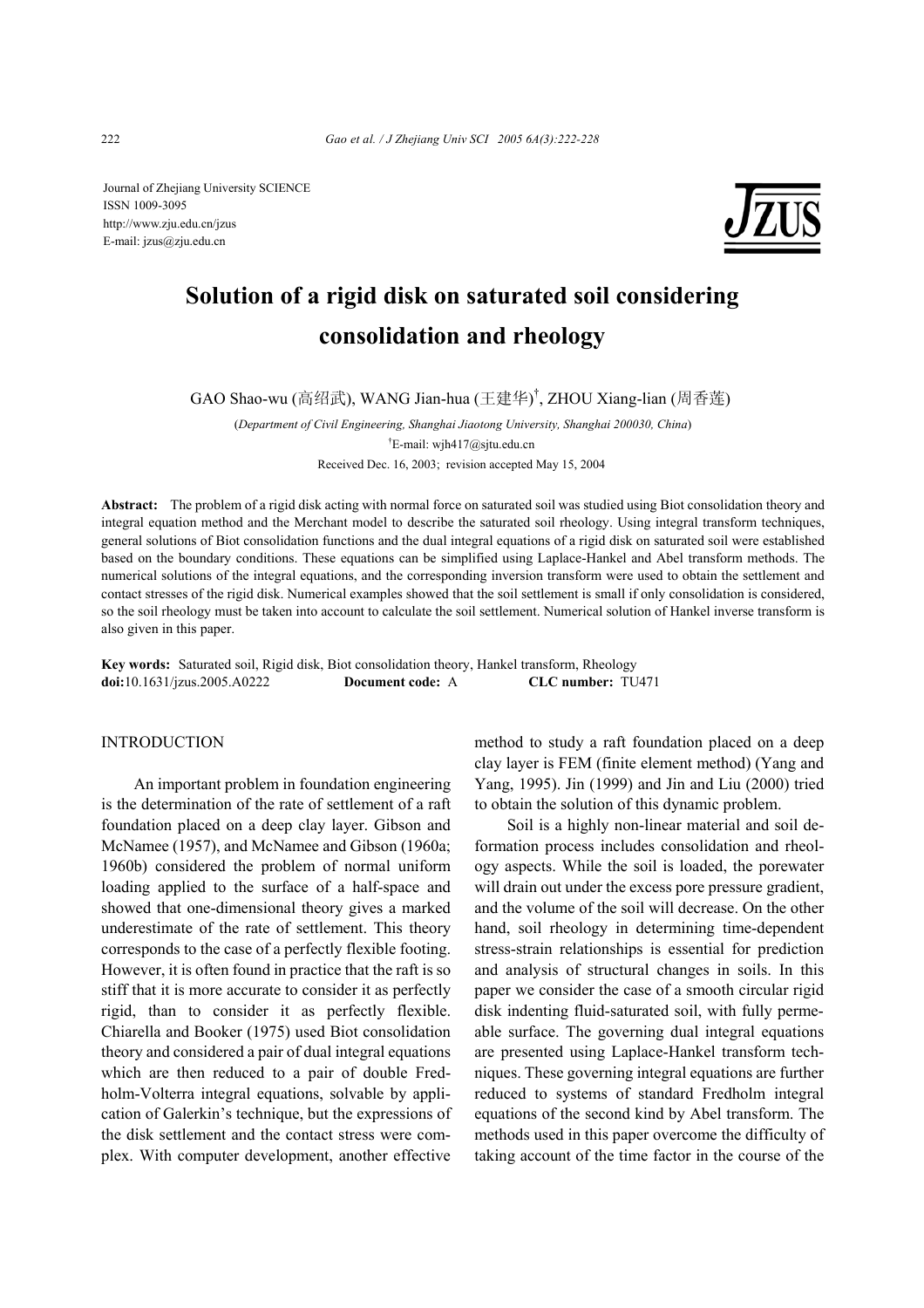consolidation, and the rheology in elastic theory in the calculation of a rigid disk on saturated soil. So the methods used in this paper can be used to calculate the settlement and contact stresses of the disk in poroelastic and viscoelastic soil with time change. In practice, the soil rheology has very remarkable effect on the settlement of the disk. So consolidation and rheology must be considered when we study the deformation behavior of a disk on saturated soil. In this paper the Merchant model is introduced to simulate the soil rheology characteristics.

## GOVERNING EQUATIONS

According to the consolidation theory of Biot (1941), the governing equations can be written in terms of displacements and the excess pore pressure as follows

$$
\nabla^2 u_r + (2\eta - 1)\frac{\partial e}{\partial r} - \frac{u_r}{r^2} + \frac{\partial p}{G\partial r} = 0
$$
 (1a)

$$
\nabla^2 u_z + (2\eta - 1)\frac{\partial e}{\partial z} + \frac{\partial p}{G\partial z} = 0
$$
 (1b)

$$
\nabla^2 e = -\frac{\partial e}{c\partial t} \tag{1c}
$$

where  $u_r$ ,  $u_z$  are the solid displacements,  $p$  is the excess pore pressure (taken as positive in tension), *t* is the time variable and

$$
\nabla^2 = \frac{\partial^2}{\partial r^2} + \frac{1}{r} \frac{\partial}{\partial r} + \frac{\partial^2}{\partial z^2}
$$
 (2a)

$$
e = -\left(\frac{\partial u_r}{\partial r} + \frac{u_r}{r} + \frac{\partial u_z}{\partial z}\right) \tag{2b}
$$

$$
\Omega = \frac{1 - \nu}{1 - 2\nu} \tag{2c}
$$

$$
c = \frac{2G\Omega k}{\rho} \tag{2d}
$$

where  $\nabla^2$  is the Laplace operator; *e* is the dilatation; *v* and *G* are Poisson's ratio and shear modulus of the bulk material respectively; *c* is the coefficient of consolidation;  $\rho$  is the unit weight of the water and *k* is coefficient of permeability of poroelastic soil.

Adopting the McNamee displacement functions (McNamee and Gibson, 1960a), the governing equations can be simplified to two uncoupled partial differential equations of Ф and Ψ.

$$
c\nabla^4 \Phi = \nabla^2 \frac{\partial \Phi}{\partial t}
$$
 (3a)

$$
\nabla^2 \Psi = 0 \tag{3b}
$$

By the *m*-order Hankel transform with respect to the radial coordinate and the Laplace transform with respect to the time variable

$$
\tilde{\phi}^m(\xi, z, s) = \int_{0}^{\infty} \int_{0}^{\infty} e^{-st} r J_m(r\xi) \phi(r, z, t) dr dt
$$
 (4a)

$$
\phi(r, z, t) = \frac{1}{2\pi i} \int_{0}^{\infty} \int_{a - i\infty}^{a + i\infty} \xi e^{st} J_m(r\xi) \tilde{\phi}^m(\xi, z, s) ds d\xi \qquad (4b)
$$

where superscript  $(\sim)$  is designated parameter in Laplace transform domain and *m* is the order of Hankel transform. Application of zero-order Laplace-Hankel integral transform to Eq.(3a) and Eq.(3b), yielded the following solutions expressed as

$$
\tilde{\Phi}^{0}(\xi, z, s) = A e^{-z\xi} + B e^{-z\gamma} + C e^{z\xi} + D e^{z\gamma}
$$
 (5a)

$$
\tilde{\Psi}^0(\xi, z, s) = E e^{-z\xi} + F e^{z\xi}
$$
 (5b)

where  $\gamma = \sqrt{\xi^2 + s/c}$  and *A*, *B*, *C*, *D*, *E* and *F* are unknown arbitrary functions and determined from appropriate boundary and continuity conditions.

## FREDHOLM INTEGRAL EQUATION

The rheology behavior of soil is considered. The Merchant Model shown in Fig.1 we used considered the instantaneous elastic response, creep and relaxation behavior of half-space. The rheology function of the Merchant Model can be expressed as

$$
J(t) = \frac{1}{E_0} + \frac{1}{E_1} (1 - e^{-\frac{E_1}{\eta_0}})
$$
(6)

*E*1

**Fig.1 The rheology model of soil (Merchant model)**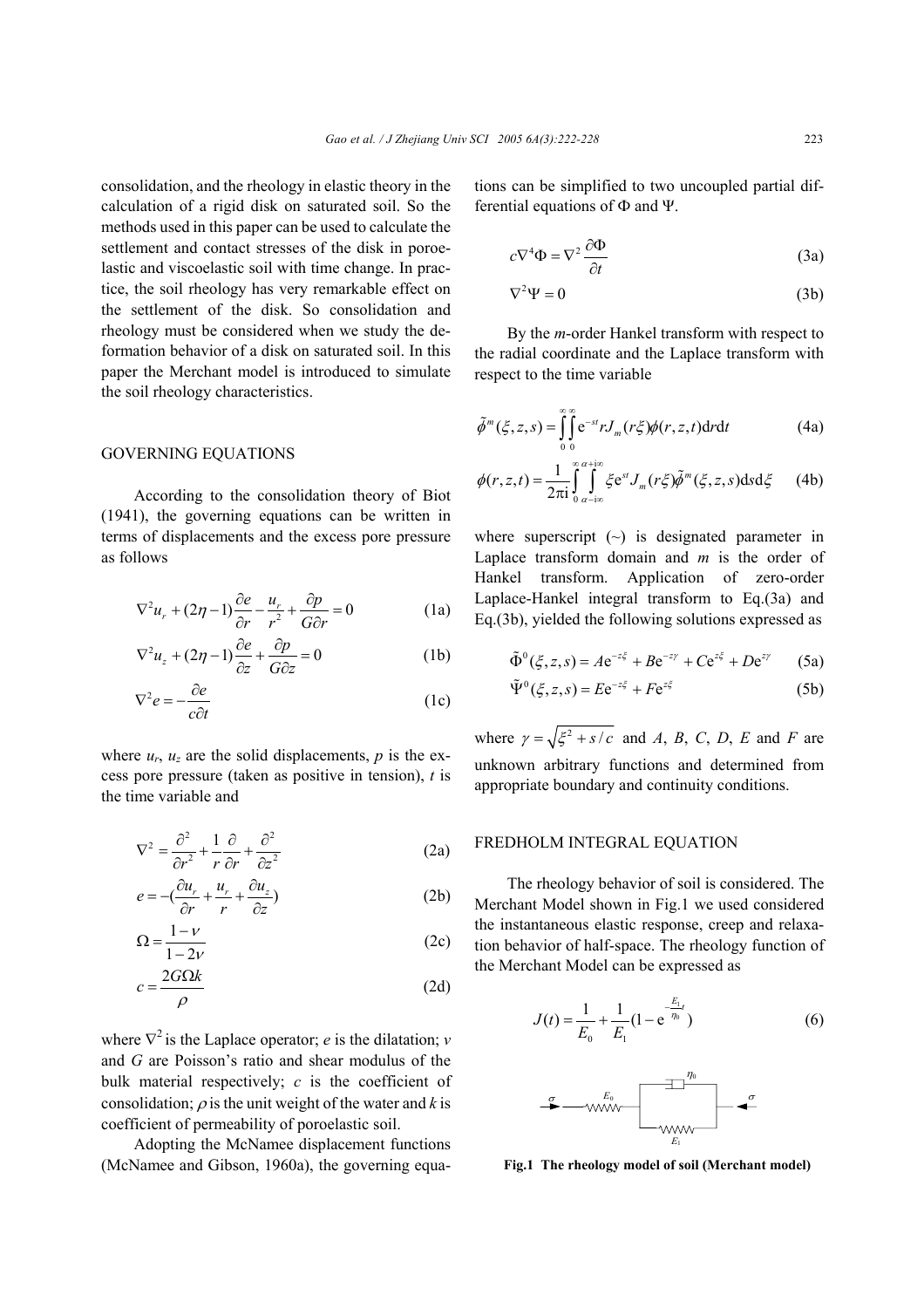where  $\eta_0$  is the soil damping factor.

By using Laplace transform, Eq.(6) can be expressed as

$$
s\tilde{J}(s) = \frac{1}{E_0} + \frac{1}{E_1} \left( 1 - \frac{s}{s + (E_1/\eta_0)} \right) \tag{7}
$$

Fig.2 shows a focused force *P* applied to a unit radius (*a*=1) rigid disk embedded on saturated soil. The disk settlement is  $\delta(t)$ . Because displacements and stresses have their numerical limits in the remote domain, *C*, *D*, and *F* in Eq.(5) must be zero, there are only three indetermined unknown arbitrary functions: *A*, *B* and *E*. Because the Schapery (1962) formula is employed for Laplace reverse transform, the elastic modulus of soil  $E_s$  must be replaced by  $1/(s\tilde{J}(s))$ .



**Fig.2 The Model of fluid-saturated soil**

Assuming that the rigid disk is fully permeable and that the contact between the disk and the soil surface where the boundary conditions are as follows:

$$
u_z(r,0,t) = \delta(t), \ 0 \le r \le 1 \tag{8a}
$$

$$
\sigma_{zz}(r,0,t) = 0, \quad r > 1 \tag{8b}
$$

$$
p(r,0,t) = 0, \quad 0 \le r < \infty \tag{8c}
$$

$$
\sigma_{zr}(r,0,t) = 0, \ \ 0 \le r < \infty \tag{8d}
$$

Using Eqs.(8c)–(8d) and the expressions for *p* and  $\sigma_{z}$ , we obtain:

$$
E = \frac{\eta}{\xi} (\xi^2 - \gamma^2) B \tag{9a}
$$

$$
A = -\frac{\gamma}{\xi}B\tag{9b}
$$

From Eqs.(8a)−(8b) and Eq.(4b), we obtain two dual integral equations:

$$
\int_{0}^{\infty} \xi \frac{\Delta_1}{\Delta} \tilde{\sigma}_{zz}^{0}(\xi, 0, s) J_0(\xi r) d\xi = \tilde{\delta}(s) \quad (0 \le r < 1) \quad (10a)
$$

$$
\int_{0}^{\infty} \xi \tilde{\sigma}_{zz}^{0}(\xi, 0, s) J_{0}(\xi r) d\xi = 0 \quad (1 < r < \infty)
$$
 (10b)

where  
\n
$$
\Delta_1 = -\frac{\eta(-\gamma^2 + \xi^2)}{\xi},
$$
\n
$$
\Delta = 2[(\xi^2 - \xi\gamma) - \eta(-\gamma^2 + \xi^2)],
$$

and  $\tilde{\delta}(s)$  is the Laplace transform of  $\delta(t)$ .

Use of Abel transforms (Gladwell, 1980) on Eqs.(10a)−(10b) yield:

$$
\int_{0}^{\infty} \xi \frac{\Delta_{1}}{\Delta} \tilde{\sigma}_{zz}^{0}(\xi, 0, s) \cos(\xi x) d\xi = \tilde{\delta}(s) (0 \le r < 1) (11a)
$$
  

$$
\int_{0}^{\infty} \xi \tilde{\sigma}_{zz}^{0}(\xi, 0, s) \cos(\xi x) d\xi = 0 (1 < r < \infty) (11b)
$$

For the inversion of the Laplace transform, the Schapery (1962) formula was employed

$$
\Gamma(t) = [s\tilde{\Gamma}(s)]_{s=(1/2t)}
$$
\n(12)

where  $\Gamma(t)$  is unknown function in the time domain,  $\tilde{\Gamma}(s)$  is unknown function in the Laplace transform domain. Chau (1996) held that Schapery's method is suitable for consolidation problem. Eqs.(11a)–(11b) can be expressed by using the Laplace inverse transforms

$$
\int_{0}^{\infty} \xi \frac{\Delta_1}{\Delta} \sigma_{zz}^{0}(\xi, 0, t) \cos(\xi x) d\xi = \delta(t) \ (0 \le r < 1)
$$
 (13a)

$$
\int_{0}^{\infty} \xi \sigma_{zz}^{0}(\xi, 0, t) \cos(\xi x) d\xi = 0 \ (1 < r < \infty)
$$
 (13b)

We obtain:

$$
\lim_{\xi \to \infty} \frac{\xi \Delta_1}{\Delta} = \frac{\eta}{-2 + 2\eta} = l \tag{14}
$$

Eq.(13a) can be written as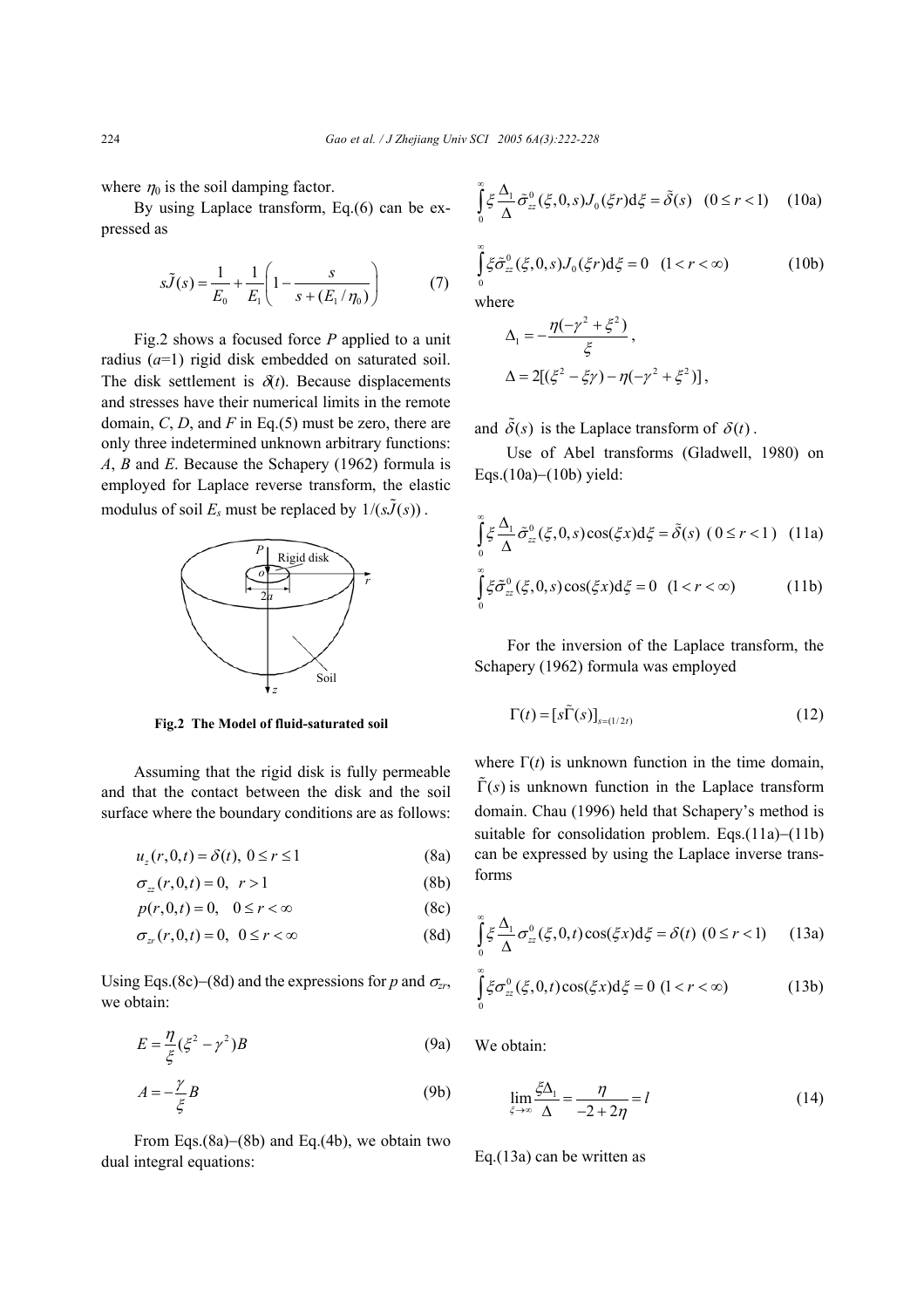$$
\int_{0}^{\infty} \left( \xi \frac{\Delta_1}{\Delta l} - 1 \right) \sigma_{zz}^{0}(\xi, 0, t) \cos(\xi x) d\xi
$$

$$
+ \int_{0}^{\infty} \sigma_{zz}^{0}(\xi, 0, t) \cos(\xi x) d\xi = \frac{\delta(t)}{l} \qquad (15)
$$

Based on the procedure suggested by Sneddon (1972), we define the following integral representation:

$$
\sigma_{zz}^0(\xi, 0, t) = \frac{2}{\pi} \frac{\delta(t)}{l} \int_0^1 \phi(y) \cos(\xi y) dy \qquad (16)
$$

i.e.:

$$
\int_{0}^{\infty} \sigma_{zz}^{0}(\xi, 0, t) \cos(\xi y) \mathrm{d}\xi = \frac{\delta(t)}{l} \phi(y) H(1 - y) \quad (17)
$$

where  $H(1-y)$  is the Heaviside step function. Eq.(13b) satisfies automatically.

Substituting Eqs. $(16)$  and  $(17)$  into Eq. $(15)$ , we have

$$
\phi(x) + \int_{0}^{1} K(x, y)\phi(y)dy = 1 \quad (0 \le x < 1)
$$
 (18)

where

$$
K(x, y) = \frac{2}{\pi} \int_{0}^{\infty} \left( \frac{\xi \Delta_1}{\Delta l} - 1 \right) \cos(\xi x) \cos(\xi y) d\xi \quad (19)
$$

The force-displacement relationship for the rigid disk can then be obtained from the resultant contact stress:

$$
-P = \int_{0}^{2\pi} d\theta \int_{0}^{1} r \sigma_{zz}(r, 0, t) dr
$$
  
=  $2\pi \int_{0}^{1} r \sigma_{zz}(r, 0, t) dr = 2\pi \sigma_{zz}^{0}(0, 0, t)$  (20)

Using Eq.(16), we obtain:

$$
-P = \frac{4\delta(t)}{l} \int_{0}^{l} \phi(y) \, dy \tag{21}
$$

That is:

$$
\delta(t) = -\Psi(t)P\tag{22}
$$

where

$$
\Psi(t) = \frac{1}{\frac{4}{l} \int_{0}^{l} \phi(y) dy}
$$
 (23)

# NUMERICAL SOLUTION OF HANKEL INVERSE TRANSFORM

Eq.(4b) is an infinite vibrated integral. In order to get the numerical result of Eq.(4b), we must find the zero points of the Bessel function *Jm*(*ξr*), then integrate the integral equation between two zero points. Usually, precise enough results can be obtained after 20 segments have been calculated. In this paper, Euler transform methods (Davis and Rabinowitz, 1984) were used to obtain a more precise result.

Assume *Jm*(*ξr*) is *m*-order Bessel function of the first kind, with zero points *ξ*0, *ξ*1, *ξ*2, …, *ξn*, …, the following expression can be obtained:

$$
\phi(r) = \int_{0}^{\infty} \xi \phi(\xi) J_{m}(\xi r) d\xi
$$
  
\n
$$
= \int_{0}^{\xi_{0}/r} \phi(\xi) d\xi + \int_{\xi_{0}/r}^{\xi_{1}/r} \phi(\xi) d\xi + ... + \int_{\xi_{n-1}/r}^{\xi_{n}/r} \phi(\xi) d\xi + ...
$$
  
\n
$$
= u_{0} - u_{1} + ... + (-1)^{i} u_{i} + ... \qquad (24)
$$

where

$$
\varphi(\xi) = \xi \phi(\xi) J_m(\xi r)
$$

$$
u_i = \left| \int_{\xi_{i-1}/r}^{\xi_i/r} \varphi(\xi) d\xi \right|.
$$

Using Euler transformation from the *k*th term in Eq.(24), this equation becomes

$$
\phi(r) = \sum_{i=0}^{k-1} u_i + (-1)^k \left[ \frac{1}{2} u_k - \frac{1}{2} \Delta u_k + \frac{1}{8} \Delta^2 u_k - \dots \right] (25)
$$

where

$$
\Delta u_k = u_{k+1} - u_k
$$
  
\n
$$
\Delta^2 u_k = \Delta(\Delta u_k) = u_{k+2} - 2u_{k+1} + u_k
$$

# NUMERICAL RESULTS

For long enough time it is clear that excess pore pressure *p* will have dissipated and thus, as *t*→∞, the solution will reduce to that of a purely elastic material indented by a rigid disk. This problem was solved by Boussinesq using classical potential theory and he showed that the contact pressure  $\sigma_{zF}$  and deflection of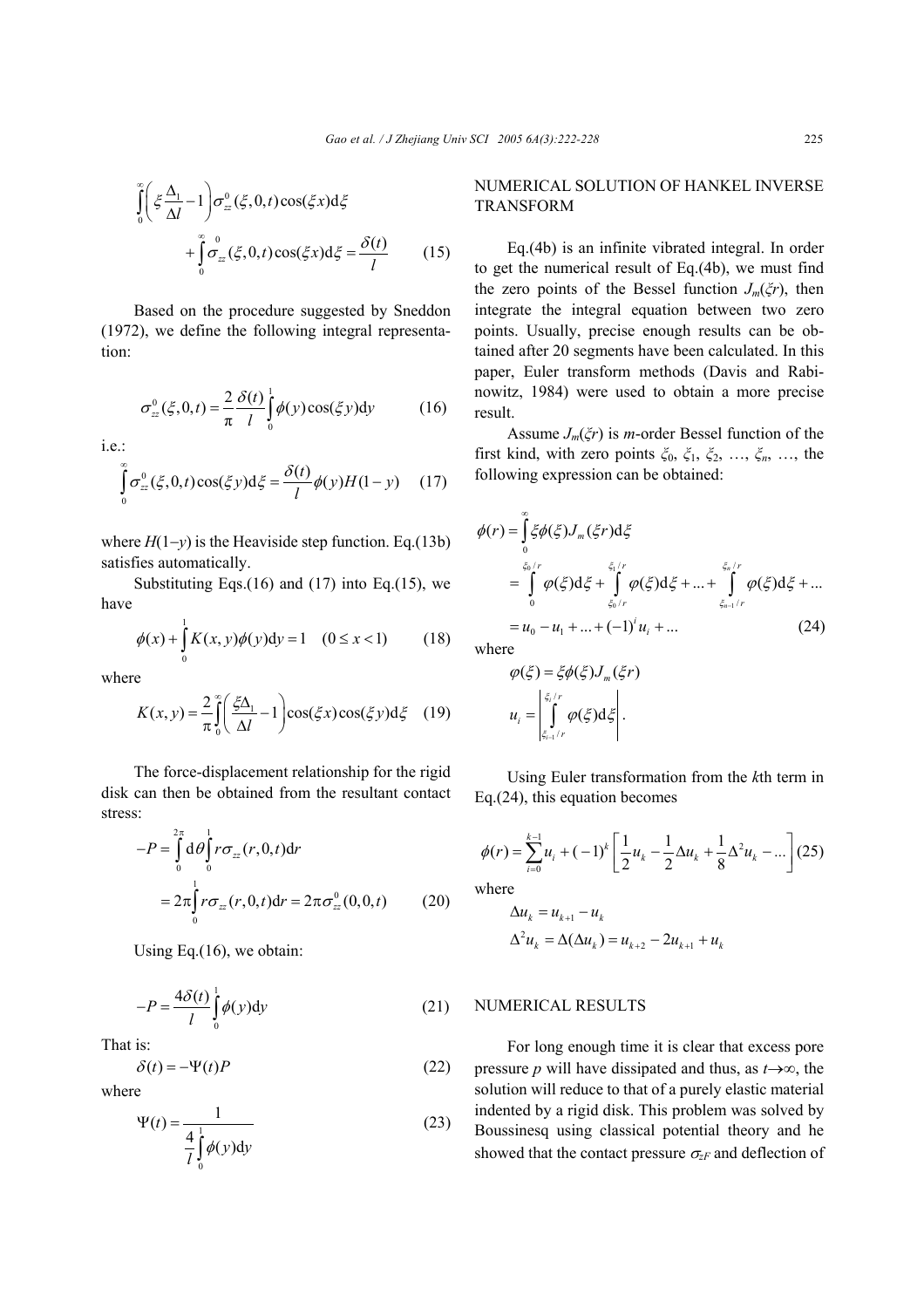the die  $\delta_F$  are given by the expressions

$$
\sigma_{zF} = \frac{P}{2\pi a^2} \frac{a}{(a^2 - r^2)^{1/2}}
$$
 (26a)

$$
\delta_F = \frac{(1 - v)P}{4Ga} \tag{26b}
$$

where *v* denotes Poisson's ratio of the soil skeleton.

For small period of time, Polous and Davis (1980) showed that the disk placements and stresses in a consolidating material are identical with those of an incompressible elastic material  $(v=1/2)$  with a shear modulus *G*. Thus the initial constant pressure  $\sigma_{zI}$  and deflection of the disk δ*I* can be deduced from Eqs.(26a)−(26b) and are given by

$$
\sigma_{zI} = \frac{P}{2\pi a^2} \frac{a}{(a^2 - r^2)^{1/2}}
$$
 (27a)

$$
\delta_l = \frac{P}{8Ga} \tag{27b}
$$

The method developed in the previous sections was used to calculate the time-settlement behavior of a rigid disk footing for a series of Poisson's ratio  $v=0(0.1)0.5$ . The results are plotted in Fig.3 as a degree of settlement *U*, where

$$
U = \frac{\omega_0(t) - \delta_F}{\delta_I - \delta_F} \tag{28}
$$



Fig.4 shows the stress distribution of the disk in *z*-direction along its radius, where the Poisson's ratio is equal to 0.3, and  $\sigma_{zz}(0,0,t)$  is the *z*-stress of the rigid

disk center at initial time.

Fig.5 shows the settlement without the saturated soil rheology compared with those reported by Chiarella and Booker (1975) and the soil Poisson's ratio is equal to 0.3. Fig.5 also shows the settlements comparison between the present solution and ABAQUS solution. It is evident from Fig.5 that the numerical algorithm used in the present study yields highly accurate numerical solutions.



**Fig.4 The contact** *z***-stress of the rigid circular footing**



**Fig.5 Comparison of present results with those of Chiarella and Booker's and FEA**

To prove the solutions considering consolidation and rheology is correct, the FEM (ABAQUS) is used. There is not Merchant model in ABAQUS, so the user subroutine is used to define a material's mechanical behavior. The material's Jacobian matrix (∂∆*σ*/∂∆*ε*) must be given. The Jacobian matrix of Merchant model has the terms

$$
\frac{\partial \Delta \sigma_{ii}}{\partial \Delta \varepsilon_{ii}} = \frac{1}{\left(\frac{\Delta t}{2} + \tilde{v}\right)} \left[ \Delta t \left(\frac{\lambda}{2} + \mu\right) + \tilde{\lambda} + 2\tilde{\mu} \right]
$$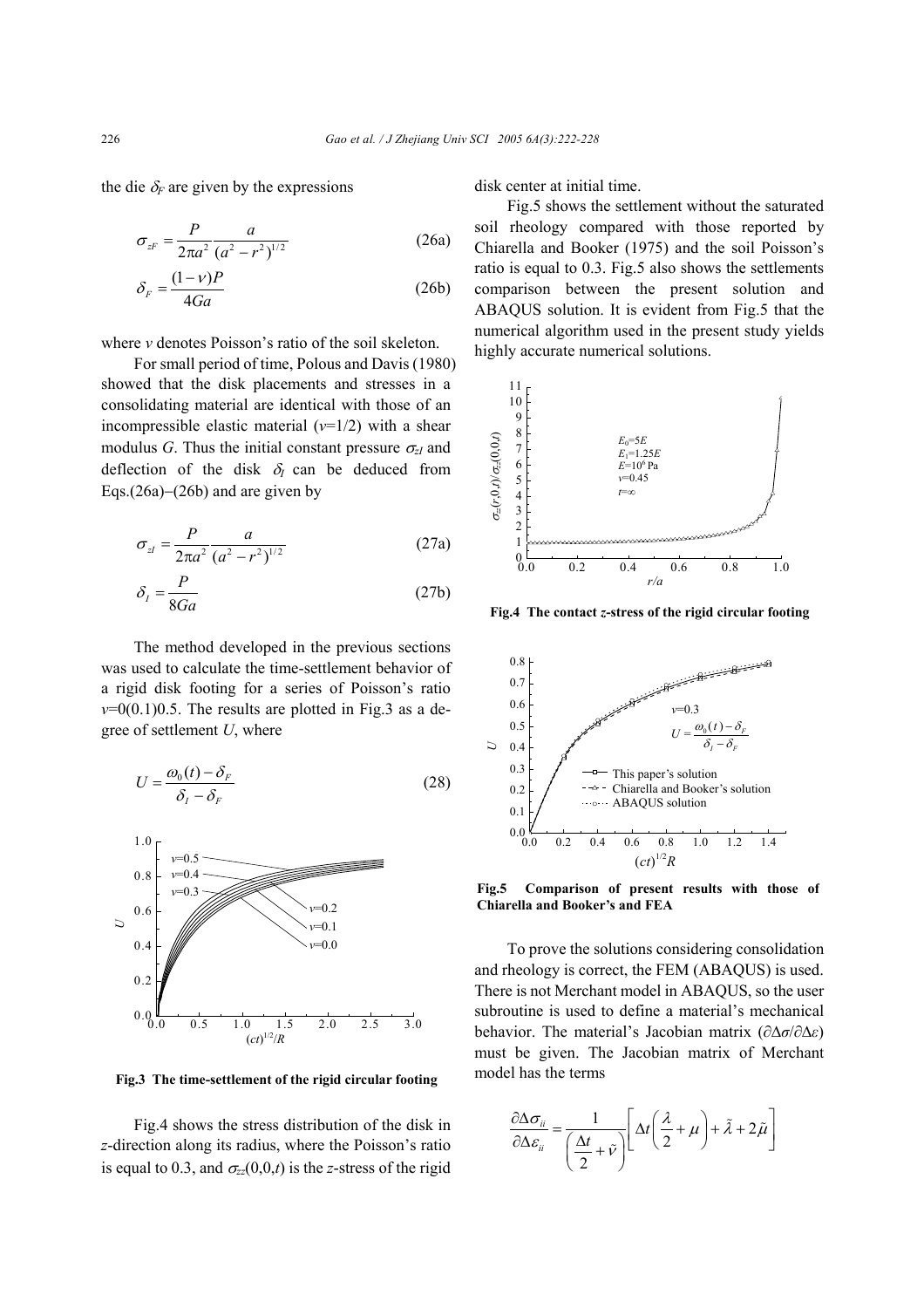$$
\frac{\partial \Delta \sigma_{ii}}{\partial \Delta \varepsilon_{jj}} = \frac{1}{\left(\frac{\Delta t}{2} + \tilde{\nu}\right)} \left[\Delta t \frac{\lambda}{2} + \tilde{\lambda}\right]
$$

$$
\frac{\partial \Delta \sigma_{ij}}{\partial \Delta \gamma_{ij}} = \frac{1}{\left(\frac{\Delta t}{2} + \tilde{\nu}\right)} \left[\Delta t \frac{\mu}{2} + \tilde{\mu}\right]
$$

$$
i = x, y, z \tag{29}
$$

where  $\lambda$ ,  $\overline{\lambda}$ ,  $\mu$ ,  $\overline{\mu}$ ,  $\overline{\nu}$  are functions of *v*,  $E_0$ ,  $E_1$ ,  $\eta$  of Eq.(2) and Eq.(6). The comparisons between the present solution and ABAQUS solution is shown in Fig.6. The normalized properties are:  $E_0 = 1 \times 10^7$  Pa,  $E_1 = 2 \times 10^7$  Pa,  $\eta_0 = 10^{12}$  and  $5 \times 10^{13}$ . It also showed that the solution of consolidation solution considering rheology is correct.

Fig.7 shows the settlements of disk with time change because of the different parameters of therheology model. The final elastic modulus of soil in different rheology models is  $E=8\times10^6$  Pa and the soil damping factor is  $\eta_0 = 10^{13}$ . It also shows that the soil deformation does not change during the initial time quantum  $(0-10^5 s)$ ; the consolidation and rheology



**Fig.6 Comparison of present results with those of FEA considering rheology**



**Fig.8 Effect of saturated soil Poisson's ratios on disk's displacements**

deformation of soil occurs during the middle time quantum ( $10^5$  s- $10^8$  s) and there is no deformation change after  $10^8$  s.

The effect of soil Poisson's ratio *v* on the disk settlements are shown in Fig.8. The consolidation deformation of soil increases with decreasing of Poisson's ratio.

Fig.9 shows the contact *z*-stress of different points on the disk with time change without regard to soil rheology.  $\sigma_z(r,0,0)$  is the *z*-stress of the rigid disk at initial time. It shows that the contact stresses on the disk change with increasing time and only the initial and final contact *z*-stress are equal. The *z*-stress of the point near the centre of the disk is greater at the middle time than at the initial and final time, but it has reverse result on the point near the border of the disk. Heinrich and Desoyer assumed that the contact stress distribution is constant and equal to the correct initial and final value. However, their method will not give any idea of the variation of contact stress distribution with time and is not applicable to more complicated problems. Fig.10 compares the contact *z*-stress of different points on the disk with time change with and



**placements**



**Fig.9 The contact** *z***-stress of different points on disk with time change without regard to soil rheology**